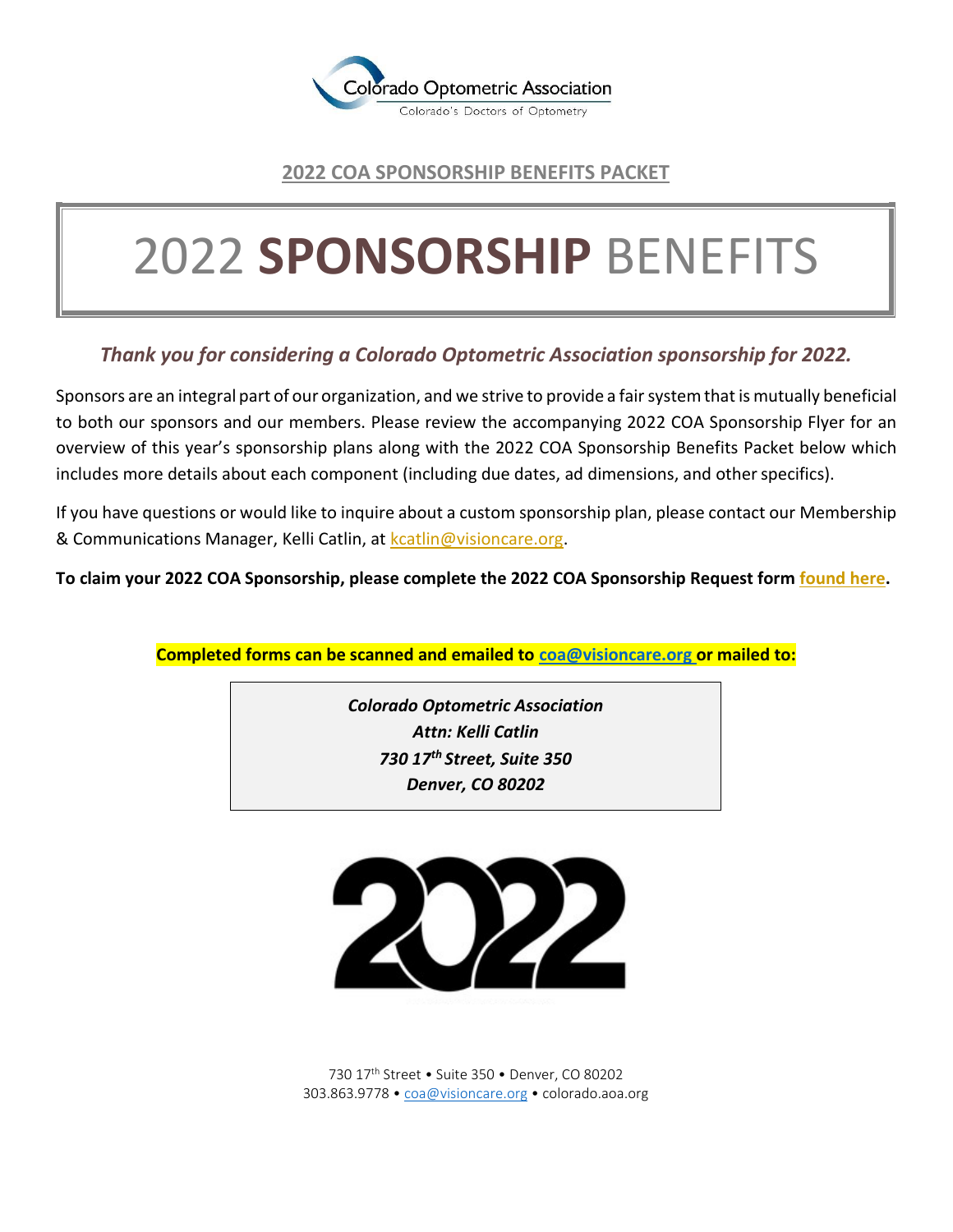

Colorado's Doctors of Optometry

# 2022 **SPONSORSHIP**BENEFITS

| <b>MEMBERSHIP</b>                                                                                                 | <b>Platinum</b> | Gold                           | <b>Silver</b>      | <b>Bronze</b>      | <b>Allied</b>    |
|-------------------------------------------------------------------------------------------------------------------|-----------------|--------------------------------|--------------------|--------------------|------------------|
| MARKETING                                                                                                         | <b>Sponsor</b>  | Sponsor<br>$$15,000$ $$10,000$ | Sponsor<br>\$5,000 | Sponsor<br>\$2,500 | Sponsor<br>\$500 |
| <b>VIEWPOINTS MONTHLY NEWSLETTER</b>                                                                              |                 |                                |                    |                    |                  |
| Subscription to print and online version of Viewpoints /<br>eViewpoints                                           |                 |                                |                    |                    |                  |
| Full-color ads (1 full-page ad can be exchanged for 2<br>half-page ads, each sponsor only allowed 1 ad per issue) | 10<br>full-page | 8<br>full-page full-page       |                    | full-page          |                  |
| Feature full-page articles                                                                                        |                 |                                |                    |                    |                  |
| <b>COANGLE WEEKLY EMAILNEWSLETTER</b>                                                                             |                 |                                |                    |                    |                  |
| Subscription to COAngle for 2022                                                                                  |                 |                                |                    |                    |                  |
| Company logos listed in each COAngle blast                                                                        |                 |                                |                    |                    |                  |
| Article snippets (approx. 100-150 words)                                                                          | 8               |                                |                    |                    |                  |
| <b>COA MEMBER DIRECTORY</b>                                                                                       |                 |                                |                    |                    |                  |
| Copy of COA's 2021 Member Directory                                                                               |                 |                                |                    |                    |                  |
| Company listing in COA's 2022 Member Directory<br>(if sponsorship paid by December 2021)                          |                 |                                |                    |                    |                  |
| Ad in COA's 2022 Member Directory<br>(if sponsorship paid by December 2021)                                       |                 |                                |                    |                    |                  |
| Premium color ad in COA's 2022 Member Directory<br>(if sponsorship paid by December 2021)                         |                 |                                |                    |                    |                  |
| CONTENT MARKETING, SOCIAL MEDIA, AND WEBSITE                                                                      |                 |                                |                    |                    |                  |
| Company logo displayed on colorado.aoa.org with link<br>to company's website                                      |                 |                                |                    |                    |                  |
| Ability to provide content to be posted on COA's<br>member resources website page                                 |                 |                                |                    |                    |                  |
| Ability to promote upcoming events on COA's events<br>website page                                                |                 |                                |                    |                    |                  |
| Opportunities to share content to COA's Facebook<br>page                                                          | 8               |                                |                    |                    |                  |
| e-Blast opportunities to COA members                                                                              |                 |                                |                    |                    |                  |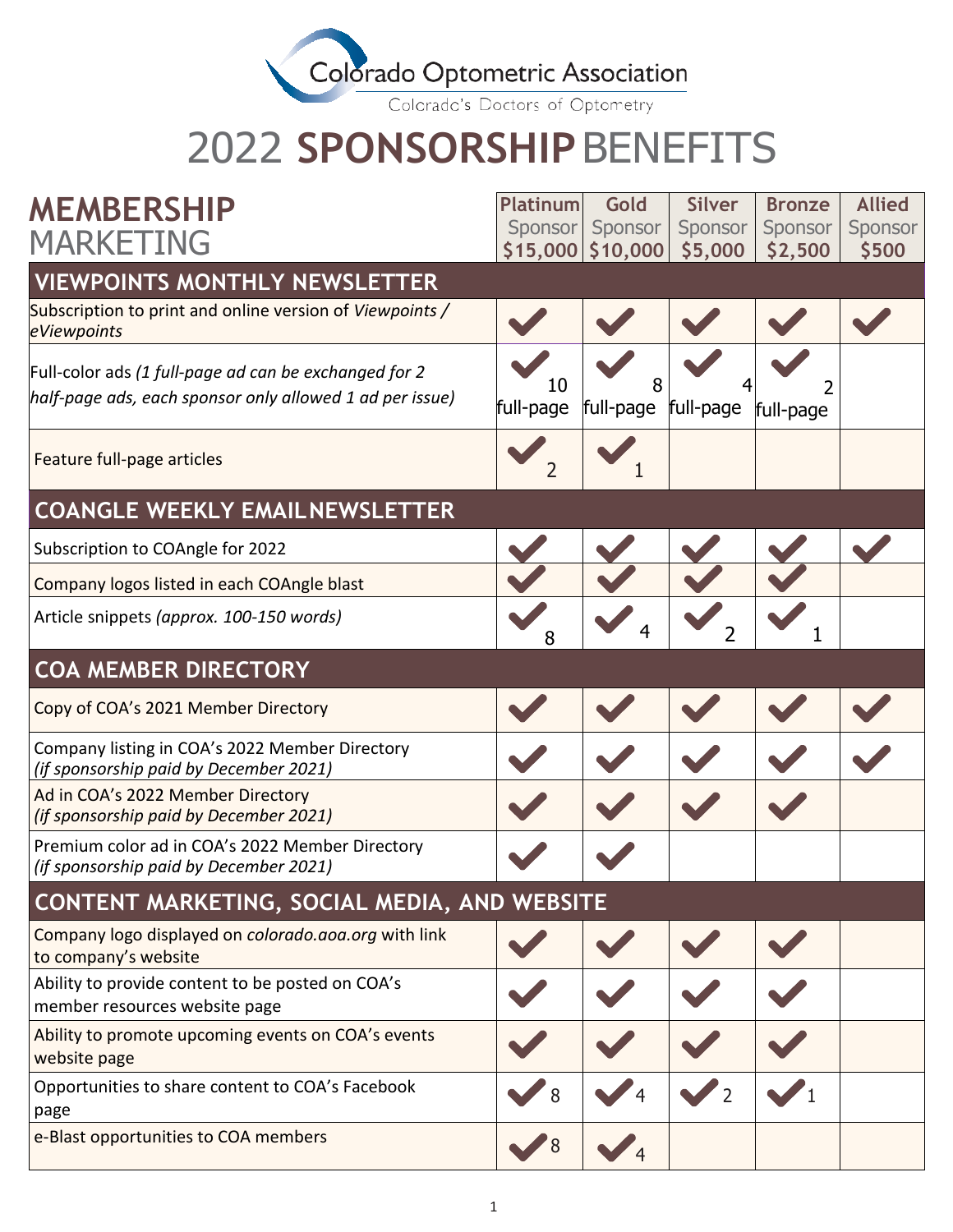# Colorado Optometric Association

Colorado's Doctors of Optometry

| <b>EVENT</b>                                                                                    | Platinum            | Gold                         | <b>Silver</b>               | <b>Bronze</b>      | <b>Allied</b>    |
|-------------------------------------------------------------------------------------------------|---------------------|------------------------------|-----------------------------|--------------------|------------------|
| <b>MARKETING</b>                                                                                | Sponsor<br>\$15,000 | Sponsor<br>\$10,000          | Sponsor<br>\$5,000          | Sponsor<br>\$2,500 | Sponsor<br>\$500 |
| COLORADO VISION SUMMIT (CVS) ANNUAL CONFERENCE                                                  |                     |                              |                             |                    |                  |
| Company logo on sponsor signs at CVS                                                            |                     |                              |                             |                    |                  |
| Company recognition at COA's annual awards ceremony,<br>Celebrating Colorado Optometrists (CCO) |                     |                              |                             |                    |                  |
| Company recognition at COA's Annual Business Meeting                                            |                     |                              |                             |                    |                  |
| Sponsorship level sign at exhibit hall booth (if exhibiting)                                    |                     |                              |                             |                    |                  |
| 10% off exhibit hall booth price (if CVS exhibit booth paid by<br><b>March 2022)</b>            |                     |                              |                             |                    |                  |
| CVS attendee mailing list (includes names, mailing addresses)                                   |                     |                              |                             |                    |                  |
| Premium booth space (if paid for CVS exhibit hall by March<br>2022)                             |                     |                              |                             |                    |                  |
| Flyer in CVS registration packet (sponsor provides)                                             |                     |                              |                             |                    |                  |
| Full-page color ad in registration brochure (if received by Feb 15,<br>2022)                    |                     |                              |                             |                    |                  |
| Name badge sponsorship recognition                                                              |                     |                              |                             |                    |                  |
| Coffee break with sponsor sign                                                                  |                     |                              |                             |                    |                  |
| <b>ANNUAL GOLF TOURNAMENT</b>                                                                   |                     |                              |                             |                    |                  |
| <b>Standard Hole Sponsorship</b>                                                                |                     |                              |                             |                    |                  |
| Tournament entries (4 players per team)                                                         |                     |                              |                             |                    |                  |
|                                                                                                 |                     | 4 players 2 players 1 player |                             |                    |                  |
| "Hole in One" Premium Sponsorship                                                               |                     |                              |                             |                    |                  |
| <b>EDUCATION</b>                                                                                |                     |                              |                             |                    |                  |
| Educational webinars hosted by sponsor                                                          | $\overline{4}$      |                              |                             |                    |                  |
| 50% discount for submission to COA's CE Committee for<br>continuing education programs          |                     |                              | $\mathbf{v}_3 \mathbf{v}_2$ |                    |                  |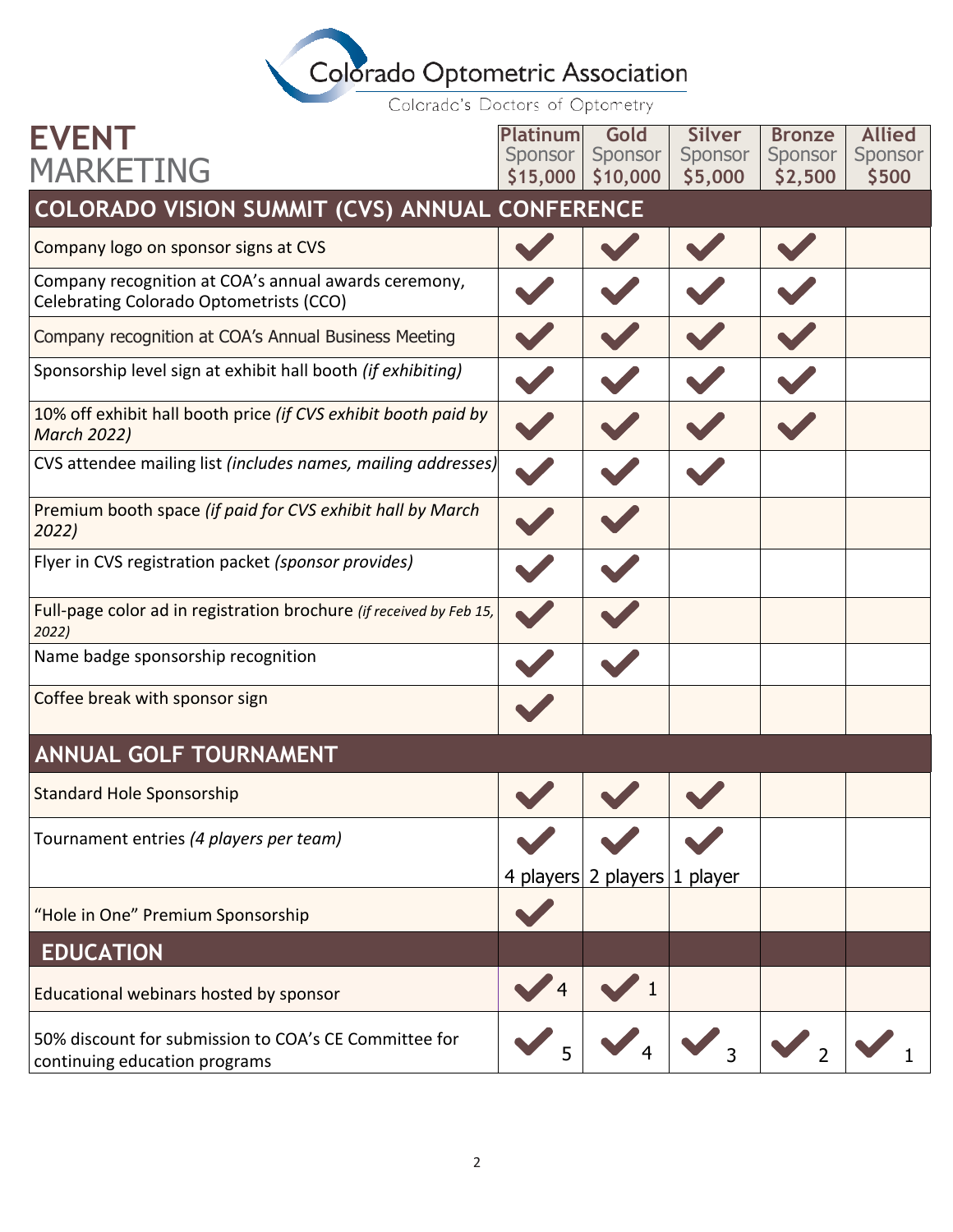

Colorado's Doctors of Optometry

## **MEMBERSHIP** MARKETING

### **VIEWPOINTS MONTHLY NEWSLETTER**

*Viewpoints/eViewpoints is COA's 16-24-page monthly print and online newsletter that goes out ten times per year (see schedule below). Received by over 650 Colorado optometrists, COA's eViewpoints consistently maintains an over 50% email open rate and over 45% click/read rate.*

- ✓ **Subscription to print and online version of** *Viewpoints/eViewpoints*
- ✓ **Full-color ads.** Full-page ads or half-page ads must follow the ad dimensions listed below; one full-page ad can be exchanged for two half-page ads, but each sponsor is allowed no more than one ad perissue
	- o *Additional Viewpoints ads can be purchased throughout the year for Silver, Bronze, and Allied plans at the standard rates listed below*
- ✓ **Feature articles.** Full-page feature articles or half-page articles written by sponsor must be informative/valuable rather than promotional and must not include pricing for goods/services; can include a link to more information

| <b>Issue</b>       | <b>Publication Date (approx.)</b> | <b>Sponsor Ads Due</b>                     |
|--------------------|-----------------------------------|--------------------------------------------|
|                    |                                   | Submit to kcatlin@visioncare.org<br>by EOB |
| 1 January/February | February 1, 2022                  | 1/15/22                                    |
| 2 March            | March 1, 2022                     | 2/15/22                                    |
| 3 April            | April 1, 2022                     | 3/15/22                                    |
| 4 May              | May 2, 2022                       | 4/15/22                                    |
| 5 June             | June 1, 2022                      | 5/15/22                                    |
| 6 July/August      | July 1, 2022                      | 6/15/22                                    |
| 7 September        | September 1, 2022                 | 8/15/22                                    |
| 8 October          | October 3, 2022                   | 9/16/22                                    |
| 9 November         | November 1, 2022                  | 10/15/22                                   |
| 10 December        | December 2, 2022                  | 11/15/22                                   |

#### **VIEWPOINTS 2022 SCHEDULE**

#### **VIEWPOINTS AD DIMENSIONS**

| <b>Size</b>                      | <b>Dimensions</b>   | <b>Standard Rate</b>                                                |
|----------------------------------|---------------------|---------------------------------------------------------------------|
| Full-page                        | 8" w x 10.5" h      | \$750                                                               |
|                                  |                     | (10 incl. in Platinum plan, 8 in Gold,<br>4 in Silver, 2 in Bronze) |
| Half-page horizontal             | $7.5''$ w x 4.75" h | \$475                                                               |
| Half-page one-column<br>vertical | 3.75" w x 9.75" h   | \$475                                                               |
| Quarter-column                   | 3.75" w x 4.75" h   | \$375                                                               |
| 1" Full-column                   | 2.4" w x 9.75" h    | \$425                                                               |
| 1" Half-column                   | 2.4" w x 4.75" h    | \$325                                                               |
| <b>Business Card</b>             | $3.5''$ w x 1" h    | \$250                                                               |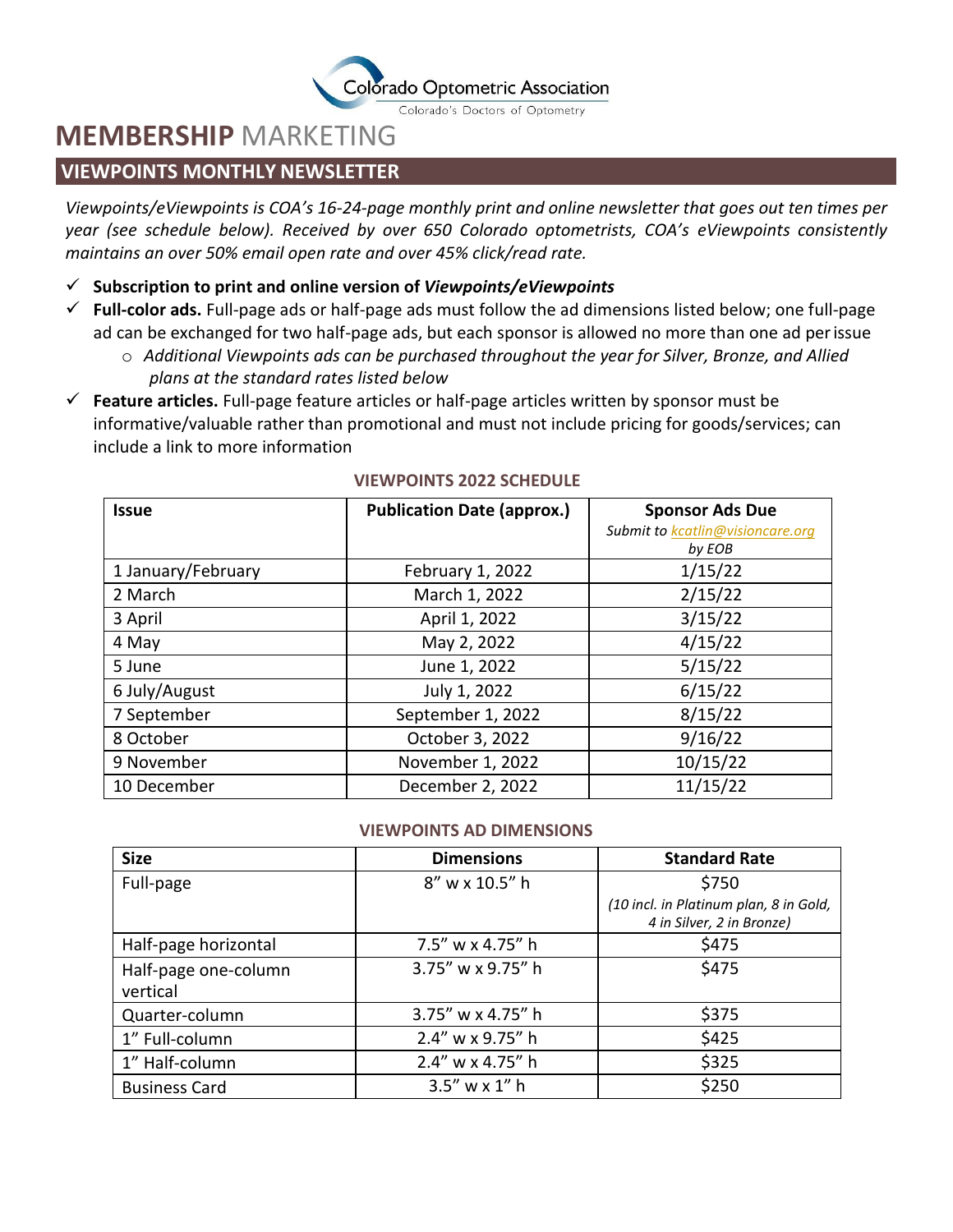

### **COANGLE WEEKLY EMAIL NEWSLETTER**

*COAngle is COA's weekly email newsletter. Typically sent Tuesdays around 11:30am, the COAngle contains relevant and timely information for COA members and maintains a consistent open rate of over 50%. Submission of CE or snippet must be received by 1 pm Mountain Time on Monday to be included in the next day's email. All submissions subject to approval by COA.*

- ✓ **Subscription to COAngle for 2022**
- ✓ **Article snippets** are defined as content provided by sponsor; content must be informative and/or valuable rather than promotional and must not include pricing for goods/services; snippets can include a headline, a paragraph of text (approx. 100-150 words), a featured image and a link to more information

#### **COA MEMBER DIRECTORY**

*Every year, COA publishes a spiral-bound Directory that lists all our members along with the information they've allowed us to include (e.g., business address, phone number, email). COA's Directory is a popular resource used by members throughout the year. Note: COA is considering an online directory for 2022. If this occurs, these benefits will be converted to digital ads to the extent possible.*

- ✓ **Copy of COA's 2022 Member Directory** *(or electronic access)*
- ✓ **Company listing in COA's 2022 Member Directory** with sponsorship recognition(*if sponsorship paid by December 2021)*
- ✓ **Ad in COA's 2022 Member Directory** (black & white); available slots and dimensions listed below (*if sponsorship paid by December 2021)*
- ✓ **Premium Color Ad in COA's 2022 Member Directory** (full-color); available slots and dimensions listed below (*if sponsorship paid by December 2021)*

| Location                        | Color         | Availability                 | <b>Dimensions</b> |
|---------------------------------|---------------|------------------------------|-------------------|
| Inside Front Cover<br>(premium) | Full-color    | (interior)                   | 4.5" w x 7.75" h  |
| Back Cover (premium)            | Full-color    | 2<br>(interior and exterior) | 4.5" w x 7.75" h  |
| Reference Tab                   | Black & white | 2<br>(front and back)        | 4.5" w x 7.75" h  |
| COA Info Tab                    | Black & white | 2<br>(front and back)        | 4.5" w x 7.75" h  |
| <b>Optometrists A-L Tab</b>     | Black & white | 2<br>(front and back)        | 4.5" w x 7.75" h  |
| Optometrists M-Z Tab            | Black & white | 2<br>(front and back)        | 4.5" w x 7.75" h  |
| Optometrists Zip Tab            | Black & white | 2<br>(front and back)        | 4.5" w x 7.75" h  |

#### **DIRECTORY AD OPTIONS**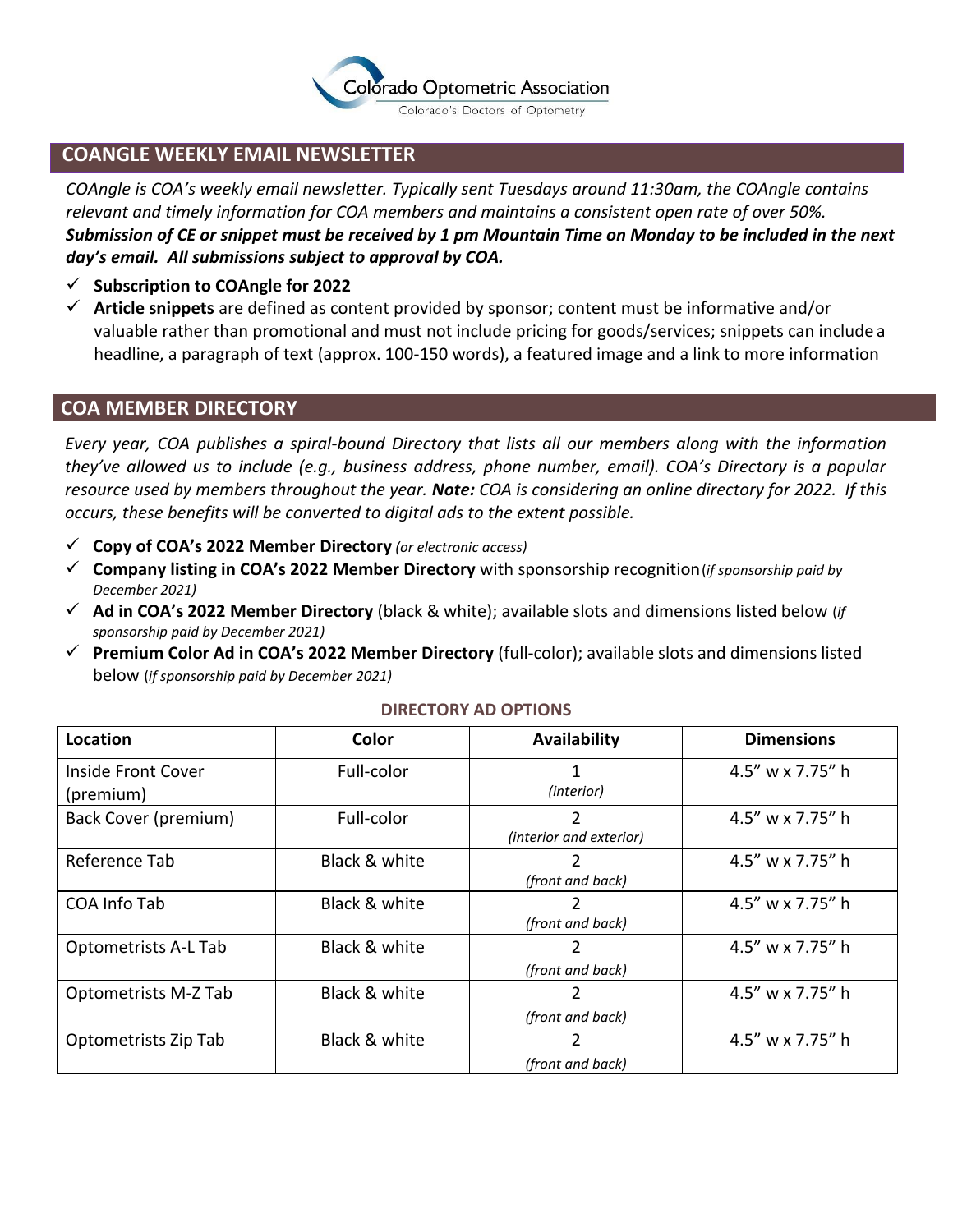

Colorado's Doctors of Optometry

| Associates Tab                                 | Black & white |                  | 4.5" w x 7.75" h |
|------------------------------------------------|---------------|------------------|------------------|
|                                                |               | (front and back) |                  |
| Sponsors Tab                                   | Black & white |                  | 4.5" w x 7.75" h |
|                                                |               | (front and back) |                  |
| I CONTENT MARKETING. SOCIAL MEDIA. AND WEBSITE |               |                  |                  |

## **CONTENT MARKETING, SOCIAL MEDIA, AND WEBSITE**

*COA strives to help members maintain success and grow their careers by providing high-quality, relevant educational content. All content approved by COA and may be limited.*

- ✓ **Company logo displayed on colorado.aoa.org with link to company's website**
- ✓ **Ability to provide content to be posted on COA's member resources website page.** Content such as eBooks, articles, and presentations to be posted on COA's Member Resources website page must be informative and/or valuable rather than promotional and must not include pricing for goods/services
- ✓ **Ability to promote upcoming events on COA's events website page**
- ✓ **Opportunities to share content to COA's Facebook page.** Content to be provided by sponsor and can be claimed throughout the year; COA shares content on sponsor's behalf
- ✓ **e-Blast opportunities to COA members.** e-Blasts to COA members are sent by COA on sponsor's behalf; content must be informative/valuable rather than promotional and must not include pricing for goods/service
- ✓ **Educational webinars hosted by sponsor** with COA to promote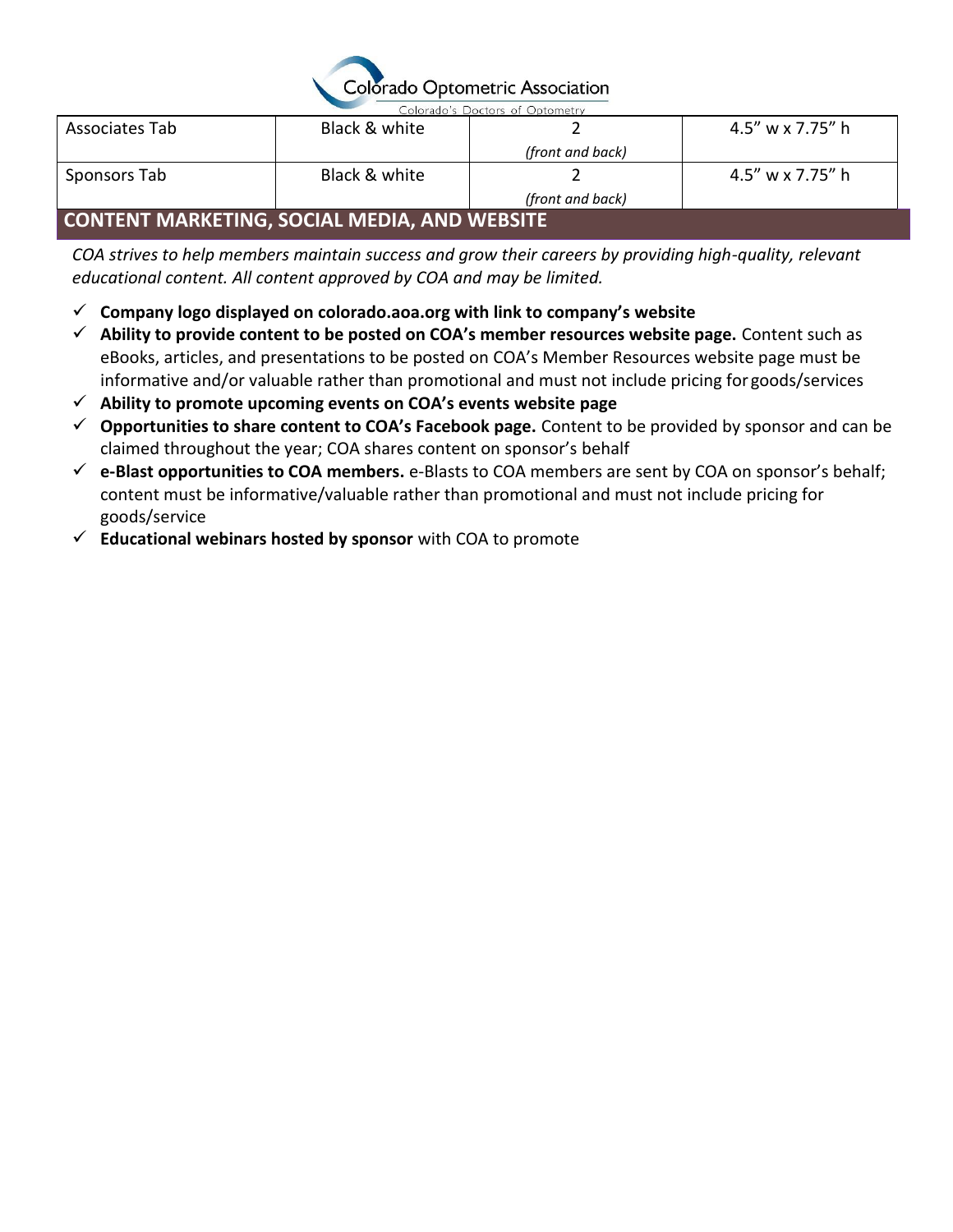

## **EVENT** MARKETING

## **COLORADO VISION SUMMIT (CVS) ANNUAL CONFERENCE**

*Colorado Vision Summit is COA's annual continuing education program for optometrists, paraoptometrics, and vision therapists. This year's CVS will be held July 21-24, 2022 in Snowmass, CO.*

- ✓ **Company logo on sponsor signs at CVS**
- ✓ **Company recognition at COA's annual awards ceremony**, **Celebrating Colorado Optometrists (CCO),** to be held during CVS
- ✓ **Company recognition at COA's Annual Business Meeting** to be held during CVS
- ✓ **Sponsorship level sign at exhibit hall booth** to be provided by COA *(if exhibiting)*
- ✓ **10% off exhibit hall booth price** *(if CVS exhibit booth paid by March 2022)*
- ✓ **CVS attendee mailing list** *(includes names, mailing addresses)*
- ✓ **Premium booth space** with location in high-traffic area of exhibit hall *(if paid for CVS exhibit hall by March 2022)*
- ✓ **Flyer in CVS registration packet** to be provided to all attendees. (Sponsor provides materials to location by date specified)
- ✓ **Full-page color ad in registration brochure** *(if submitted by February 15, 2022)*
- ✓ **Name badge sponsorship recognition** allows sponsor to have logo printed on all attendee name badges
- $\checkmark$  Coffee break with sponsor sign only included in Platinum plan

#### **EXHIBITOR DETAILS**

*Booths:* Each booth is 8 ft. x 8 ft. with a total of 77 booths available in the exhibit hall and a limit of four (4) booths per exhibitor. Each booth includes (subject to change):

 $\Box$  One 6' professionally draped table

- $\Box$  Back and side draping
- ❑ One company identification sign

❑ One wastebasket

❑ Two chairs

*Hours:* Due to continued positive feedback, exhibit hall hours will be condensed into one extended session on July 23, 2022, from 11:45am to 3:15pm (subject to change), where exhibitors will have the opportunity to network andpromote their products uninterrupted/without other coinciding conference events.

#### **IMPORTANT CVS REGISTRATION DATES**

(watch announcements for specific dates)

| <b>Online Registration Opens</b>  | January 2022      |
|-----------------------------------|-------------------|
| <b>Early Application Deadline</b> | <b>March 2022</b> |
| <b>Booth Priority Deadline</b>    | April 2022        |
| <b>Booth Assignments</b>          | June 2022         |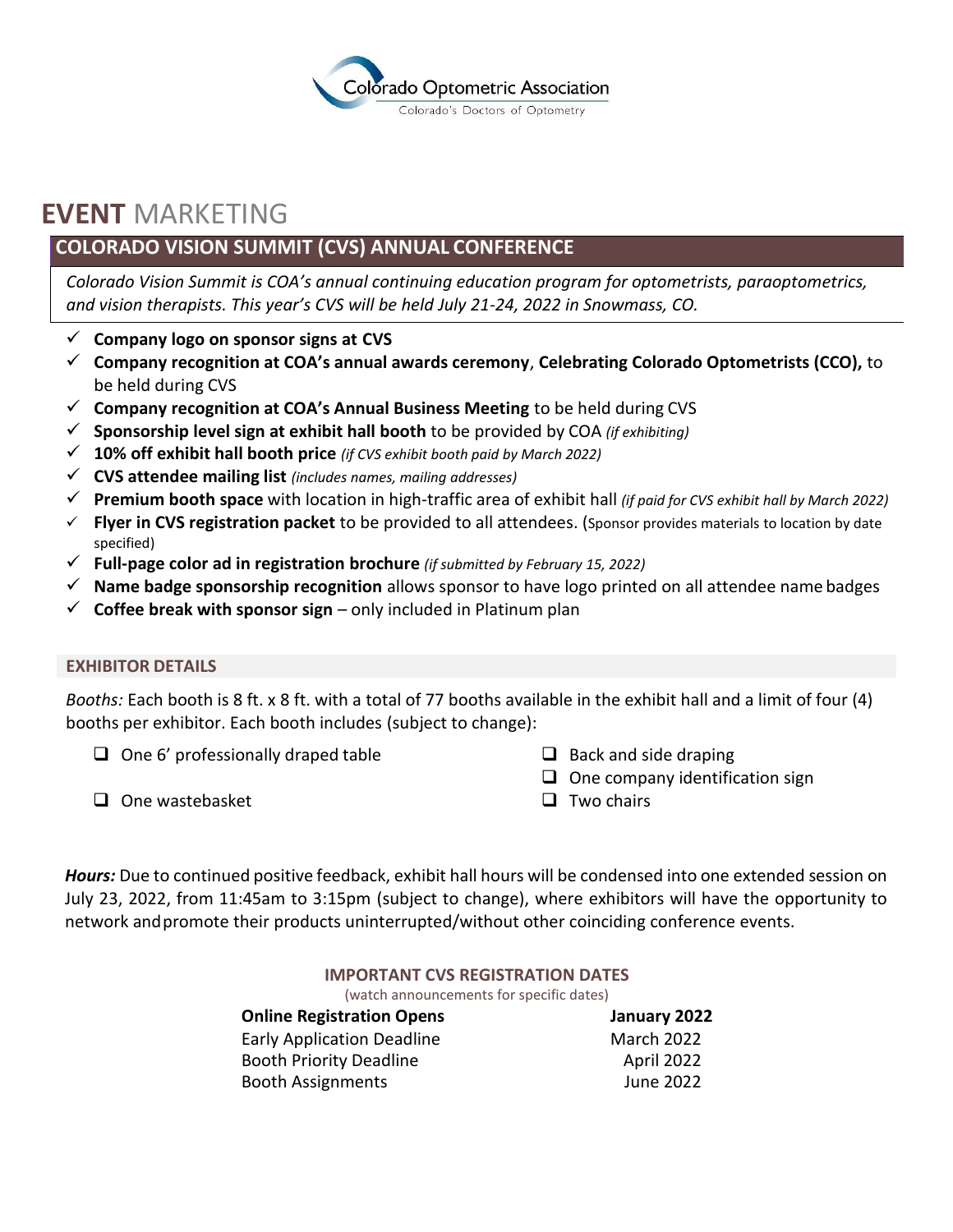## **Colorado Optometric Association**

Colorado's Doctors of Optometry

### **ANNUAL GOLF TOURNAMENT**

*COA's Annual Golf Tournament is held in July or August and is attended by an average of 60 players.*

- ✓ **Standard Hole Sponsorship** includes: sponsor signage at hole, ability to greet players at the tee box, and acknowledgement in COA's monthly newsletter, *Viewpoints*
- ✓ **Tournament entries** allow sponsors to join doctors on the course and are valued at \$165-185 perplayer *(4 players per team)*
- ✓ **Hole in One Premium Sponsorship**  only included in Platinum plan

#### **GOLF TOURNAMENT SPONSORSHIP LEVELS**

#### **Hole in One Sponsorship \$1,000** *(incl. in Platinum plan)*

- $\checkmark$  Sponsor name and logo on event information
- $\checkmark$  Sponsor signage with name and logo at the \$10,000 prize hole
- $\checkmark$  Must provide witness at prize hole great networking opportunity
- ✓ Company logo on tote bag presented to each attendee
- ✓ Recognition at Awards Luncheon/Dinner
- ✓ Acknowledgement in *Viewpoints*
- **Awards Lunch/Dinner at the 19th Hole \$1000**
	- $\checkmark$  Sponsor recognition and signage at Awards Lunch/Dinner
	- $\checkmark$  Requires sponsors to select, purchase, and present prize to overall winners at Awards Lunch/Dinner *(\$50 min for 4 players)*
	- ✓ Acknowledgement in *Viewpoints*

#### **Drink Cart Sponsorship \$2500**

- $\checkmark$  Sponsor signage on Drink Cart with name & logo
- $\checkmark$  Travel the course with the Drink Cart
- $\checkmark$  Mix and mingle with players
- $\checkmark$  Sponsor logo on golf balls for players
- $\checkmark$  Acknowledgement in Viewpoints

#### **Tee-Off Breakfast or Lunch \$750**

- $\checkmark$  Welcome players at registration table
- $\checkmark$  Sponsor signage with name and logo at breakfast/lunch table
- ✓ Acknowledgement in *Viewpoints*

#### **Putting Contest \$500**

- $\checkmark$  Sponsor signage with name and logo at Putting Contest hole
- $\checkmark$  Requires sponsors to select, purchase, and present Putting
- Contest prize at Awards Luncheon *(\$50 min)*
- ✓ Acknowledgement in *Viewpoints*

#### **Longest Drive \$500**

- $\checkmark$  Sponsor signage with name and logo at Longest Drive hole(s)
- $\checkmark$  Greet players at the Longest Drive hole
- $\checkmark$  Requires sponsors to select, purchase, and present Longest Drive prize at the Awards Luncheon *(\$50 min)*
- ✓ Acknowledgement in *Viewpoints*

#### **Closest to the Pin \$500**

- $\checkmark$  Sponsor signage with name and logo at Closes to the Pin hole(s)
- $\checkmark$  Greet players at the Closest to the Pin hole
- $\checkmark$  Requires sponsors to select, purchase, and present Closest to the Pin prize at the Awards Lunch (*\$50 min*)
- $\checkmark$  Acknowledgement in Viewpoints

#### **Chipping Contest \$500**

- $\checkmark$  Sponsor signage with name & logo at Chipping Contest hole(s)
- $\checkmark$  Greet players at the Chipping Contest hole
- ✓ Select, purchase, & present Chipping Contest prize at the Awards Celebration *(\$50 min)*
- ✓ Acknowledgement in Viewpoints

#### **Straightest Drive \$500**

- $\checkmark$  Sponsor signage with name & logo at Straightest Drive hole(s)
- $\checkmark$  Greet players at the Straightest Drive hole
- $\checkmark$  Select, purchase, & present Straightest Drive prize at the Awards Celebration *(\$50 min)*
- ✓ Acknowledgement in *Viewpoints*

#### **Standard Hole Sponsorship \$400** *(incl. in Gold & Silver plans)*

- $\checkmark$  Sponsor signage with name and logo at hole
- $\checkmark$  Greet players at tee box
- ✓ Acknowledgement in *Viewpoints*